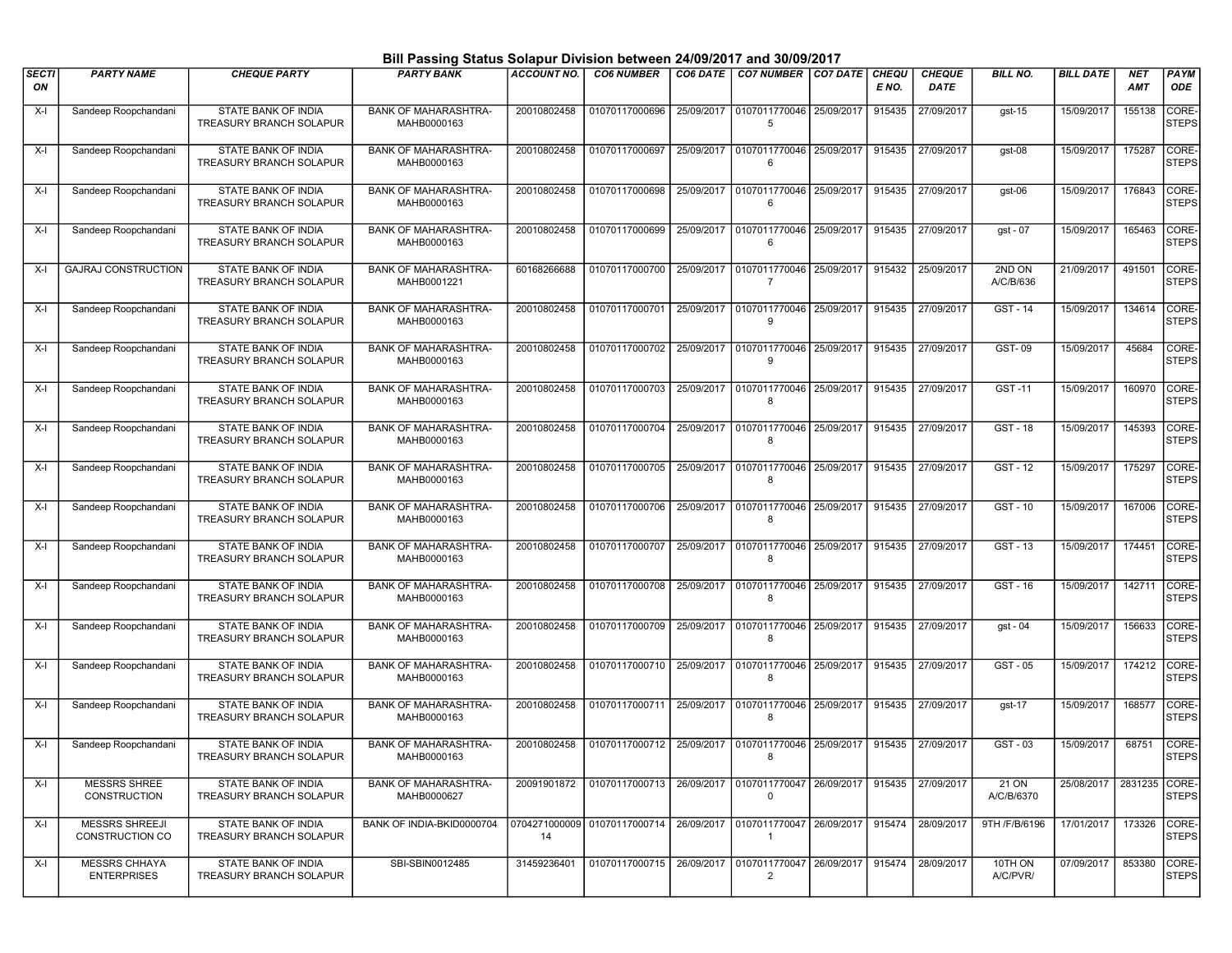| <b>SECTI</b><br>ON | <b>PARTY NAME</b>                                                      | <b>CHEQUE PARTY</b>                                   | <b>PARTY BANK</b>                          | <b>ACCOUNT NO.</b> | <b>CO6 NUMBER</b>                                                | <b>CO6 DATE</b> | <b>CO7 NUMBER CO7 DATE</b>                                | <b>CHEQU</b><br>E NO. | <b>CHEQUE</b><br><b>DATE</b> | <b>BILL NO.</b>            | <b>BILL DATE</b> | <b>NET</b><br><b>AMT</b> | PAYM<br><b>ODE</b>    |
|--------------------|------------------------------------------------------------------------|-------------------------------------------------------|--------------------------------------------|--------------------|------------------------------------------------------------------|-----------------|-----------------------------------------------------------|-----------------------|------------------------------|----------------------------|------------------|--------------------------|-----------------------|
| $X-I$              | Sandeep Roopchandani                                                   | STATE BANK OF INDIA<br>TREASURY BRANCH SOLAPUR        | <b>BANK OF MAHARASHTRA-</b><br>MAHB0000163 | 20010802458        | 01070117000716                                                   |                 | 26/09/2017   0107011770047   26/09/2017<br>3              | 915435                | 27/09/2017                   | 5TH ON<br>A/CBG/102        | 13/09/2017       | 315728                   | CORE-<br><b>STEPS</b> |
| X-I                | <b>JJENTERPRISES</b>                                                   | STATE BANK OF INDIA<br>TREASURY BRANCH SOLAPUR        | AXIS BANK-UTIB0SBMCB1                      | 44                 | 1511101000015 01070117000719 27/09/2017 0107011770047 27/09/2017 |                 | 5                                                         | 915474                | 28/09/2017                   | GST-1                      | 19/09/2017       | 104252                   | CORE-<br><b>STEPS</b> |
| $X-I$              | <b>JJENTERPRISES</b>                                                   | STATE BANK OF INDIA<br>TREASURY BRANCH SOLAPUR        | AXIS BANK-UTIB0SBMCB1                      | 44                 | 1511101000015 01070117000720                                     |                 | 27/09/2017   0107011770047   27/09/2017<br>5              | 915474                | 28/09/2017                   | GST-2                      | 19/09/2017       | 104751                   | CORE-<br><b>STEPS</b> |
| X-I                | <b>MESSRS BURBURE</b><br><b>ELECTRIC STORES</b>                        | STATE BANK OF INDIA<br>TREASURY BRANCH SOLAPUR        | <b>BANK OF MAHARASHTRA-</b><br>MAHB0000464 | 20033604915        | 01070117000721                                                   |                 | 27/09/2017 0107011770047 27/09/2017<br>6                  | 915488                | 05/10/2017                   | $\overline{1}$             | 19/09/2017       | 168338                   | CORE-<br><b>STEPS</b> |
| $X-I$              | <b>SHREYA ENTERTRISES</b>                                              | STATE BANK OF INDIA<br>TREASURY BRANCH SOLAPUR        | <b>BANK OF MAHARASHTRA-</b><br>MAHB0001298 | 60037982599        | 01070117000722                                                   |                 | 27/09/2017   0107011770047   27/09/2017<br>7              | 915474                | 28/09/2017                   | 9th on A/c bill            | 04/08/2017       | 672717                   | CORE-<br><b>STEPS</b> |
| X-I                | SHREYA ENTERTRISES                                                     | STATE BANK OF INDIA<br>TREASURY BRANCH SOLAPUR        | <b>BANK OF MAHARASHTRA-</b><br>MAHB0001298 | 60037982599        | 01070117000723                                                   |                 | 27/09/2017 0107011770047 27/09/2017<br>8                  | 915474                | 28/09/2017                   | 10th on A/c Bill           | 13/09/2017       | 669666                   | CORE-<br><b>STEPS</b> |
| $X-I$              | SHREE CONSTRUCTION                                                     | STATE BANK OF INDIA<br>TREASURY BRANCH SOLAPUR        | AXIS BANK-UTIB0000266                      | 92                 | 9140200031306 01070117000724                                     |                 | 27/09/2017 0107011770047 27/09/2017<br>9                  | 915474                | 28/09/2017                   | 11                         | 26/09/2017       | 288467                   | CORE-<br><b>STEPS</b> |
| X-I                | Miss R.R.Uppin                                                         | STATE BANK OF INDIA<br>TREASURY BRANCH SOLAPUR        | STATE BANK OF INDIA-<br>SBIN0040210        | 64211737539        | 01070117000725                                                   |                 | 28/09/2017 0107011770048 28/09/2017<br>0                  | 915474                | 28/09/2017                   | 01                         | 27/09/2017       | 1122053                  | CORE-<br><b>STEPS</b> |
| $X-I$              | PACE CONTRACTORS<br>PRIVATELIMITED                                     | <b>STATE BANK OF INDIA</b><br>TREASURY BRANCH SOLAPUR | ICICI BANK LTD-ICIC0001478                 | 147805000548       | 01070117000727                                                   |                 | 28/09/2017 0107011770048 28/09/2017<br>$\overline{1}$     | 915477                | 28/09/2017                   | <b>PACE/17-</b><br>18/0008 | 25/09/2017       | 350169                   | CORE-<br><b>STEPS</b> |
| X-I                | S S MHETRE                                                             | STATE BANK OF INDIA<br>TREASURY BRANCH SOLAPUR        | PNB-PUNB0376400                            | 915                | 3764002109029 01070117000729                                     |                 | 28/09/2017 0107011770048 28/09/2017<br>$\overline{2}$     | 915477                | 28/09/2017                   | $\overline{1}$             | 28/09/2017       | 4662770 CORE-            | <b>STEPS</b>          |
| $X-H$              | <b>MAHARASHTRA STATE</b><br><b>ELECTRICITY</b><br>DISTRIBUTION COMPANY | <b>STATE BANK OF INDIA</b><br>TREASURY BRANCH SOLAPUR | CANARA BANK-CNRB0001903                    |                    | 1903201010183 01070217004248                                     |                 | 25/09/2017   0107021770137   25/09/2017<br>$\overline{4}$ | 915432                | 25/09/2017                   | 330030027710               | 22/09/2017       | 137070                   | CORE-<br><b>STEPS</b> |
| $X-H$              | MSED CO LTD MOHOL                                                      | <b>STATE BANK OF INDIA</b><br>TREASURY BRANCH SOLAPUR | SBI-SBIN0000288                            | 11530157106        | 01070217004249                                                   | 25/09/2017      | 0107021770137 25/09/2017<br>$\overline{4}$                | 915432                | 25/09/2017                   | 345060014644               | 20/09/2017       | 80000                    | CORE-<br><b>STEPS</b> |
| X-II               | <b>STATION MANAGER</b><br>PANDHARPUR                                   | STATE BANK OF INDIA (IMPREST)                         | SBI-SBIN0003072                            | 31529931961        | 01070217004250                                                   |                 | 25/09/2017 0107021770137 25/09/2017<br>5                  | 915431                | 25/09/2017                   |                            |                  | 2982                     | <b>IMP</b>            |
| X-II               | <b>STATION MANAGER</b><br><b>BARSHITOWN</b>                            | STATE BANK OF INDIA (IMPREST)                         | SBI-SBIN0003072                            | 31529931961        | 01070217004251                                                   | 25/09/2017      | 0107021770137 25/09/2017<br>5                             | 915431                | 25/09/2017                   |                            |                  | 4900                     | <b>IMP</b>            |
| X-II               | <b>STATION MANAGER</b><br><b>DHALGAON</b>                              | STATE BANK OF INDIA (IMPREST)                         | SBI-SBIN0003072                            | 31529931961        | 01070217004252                                                   |                 | 25/09/2017   0107021770137   25/09/2017<br>5              | 915431                | 25/09/2017                   |                            |                  | 4900                     | <b>IMP</b>            |
| X-II               | <b>STATION MANAGER</b><br><b>PANGRI</b>                                | STATE BANK OF INDIA (IMPREST)                         | SBI-SBIN0003072                            | 31529931961        | 01070217004253                                                   | 25/09/2017      | 0107021770137 25/09/2017<br>5                             | 915431                | 25/09/2017                   |                            |                  | 4932                     | <b>IMP</b>            |
| X-II               | <b>STATION MANAGER</b><br><b>YEDSHI</b>                                | STATE BANK OF INDIA (IMPREST)                         | SBI-SBIN0003072                            | 31529931961        | 01070217004254                                                   |                 | 25/09/2017 0107021770137 25/09/2017<br>5                  | 915431                | 25/09/2017                   |                            |                  | 4983                     | <b>IMP</b>            |
| X-II               |                                                                        | STATION MANAGER ARAG STATE BANK OF INDIA (IMPREST)    | SBI-SBIN0003072                            | 31529931961        | 01070217004255                                                   |                 | 25/09/2017 0107021770137 25/09/2017<br>5                  | 915431                | 25/09/2017                   |                            |                  | 4900                     | IMP                   |
| X-II               | SSE E/M SUR                                                            | STATE BANK OF INDIA (IMPREST)                         | SBI-SBIN0003072                            | 31529931961        | 01070217004256                                                   | 25/09/2017      | 0107021770137 25/09/2017<br>6                             | 915431                | 25/09/2017                   | 5683                       | 14/09/2017       | 4500                     | <b>IMP</b>            |
| $X-II$             | STATION MANAGER<br>PADHEGAON                                           | STATE BANK OF INDIA (IMPREST)                         | SBI-SBIN0003072                            | 31529931961        | 01070217004257                                                   |                 | 25/09/2017   0107021770137   25/09/2017   915431<br>5     |                       | 25/09/2017                   |                            |                  | 5837                     | IMP                   |
| X-II               | <b>STATION MANAGER</b><br><b>RAHURI</b>                                | STATE BANK OF INDIA (IMPREST)                         | SBI-SBIN0003072                            | 31529931961        | 01070217004258                                                   | 25/09/2017      | 0107021770137 25/09/2017<br>5                             | 915431                | 25/09/2017                   |                            |                  | 5187                     | <b>IMP</b>            |
| X-II               | <b>STATION MANAGER</b><br>NIMBALAK                                     | STATE BANK OF INDIA (IMPREST)                         | SBI-SBIN0003072                            | 31529931961        | 01070217004259                                                   |                 | 25/09/2017 0107021770137 25/09/2017<br>5                  | 915431                | 25/09/2017                   |                            |                  | 5022                     | <b>IMP</b>            |
| X-II               | STATION MANAGER<br><b>BELAPUR</b>                                      | STATE BANK OF INDIA (IMPREST)                         | SBI-SBIN0003072                            | 31529931961        | 01070217004260                                                   | 25/09/2017      | 0107021770137 25/09/2017<br>5                             | 915431                | 25/09/2017                   |                            |                  | 1897                     | IMP                   |
| X-II               | SR SE(C&W)/SUR/ROAD<br>ART                                             | STATE BANK OF INDIA (IMPREST)                         | SBI-SBIN0003072                            | 31529931961        | 01070217004261                                                   | 25/09/2017      | 0107021770137 25/09/2017<br>6                             | 915431                | 25/09/2017                   | 297                        | 12/08/2017       | 3484                     | <b>IMP</b>            |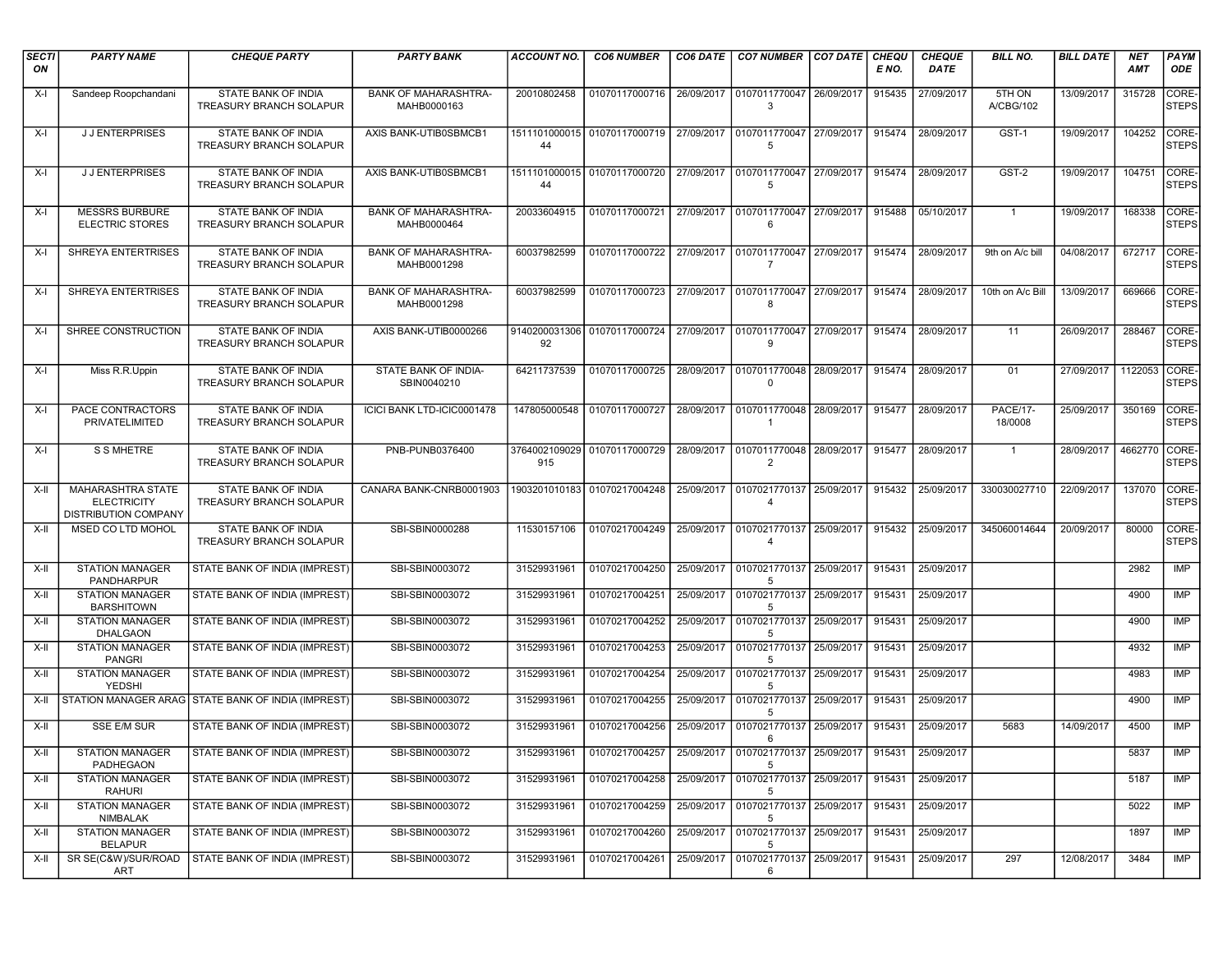| <b>SECTI</b><br>ON | <b>PARTY NAME</b>                         | <b>CHEQUE PARTY</b>                                   | <b>PARTY BANK</b>                                   | <b>ACCOUNT NO.</b>   | <b>CO6 NUMBER</b>                                                              | CO6 DATE   | <b>CO7 NUMBER CO7 DATE</b>                 |            | <b>CHEQU</b><br>E NO. | <b>CHEQUE</b><br>DATE | <b>BILL NO.</b>            | <b>BILL DATE</b> | <b>NET</b><br><b>AMT</b> | PAYM<br><b>ODE</b>    |
|--------------------|-------------------------------------------|-------------------------------------------------------|-----------------------------------------------------|----------------------|--------------------------------------------------------------------------------|------------|--------------------------------------------|------------|-----------------------|-----------------------|----------------------------|------------------|--------------------------|-----------------------|
| X-II               | <b>STATION MANAGER</b><br>RANJANGAON      | STATE BANK OF INDIA (IMPREST)                         | SBI-SBIN0003072                                     | 31529931961          | 01070217004262                                                                 | 25/09/2017 | 0107021770137 25/09/2017<br>7              |            | 915431                | 25/09/2017            |                            |                  | 4900                     | IMP                   |
| $X-H$              | SR SE(C&W)/SUR                            | STATE BANK OF INDIA (IMPREST)                         | SBI-SBIN0003072                                     | 31529931961          | 01070217004263                                                                 | 25/09/2017 | 0107021770137<br>6                         | 25/09/2017 | 915431                | 25/09/2017            | 4803                       | 11/09/2017       | 1806                     | <b>IMP</b>            |
| $X-H$              | <b>STATION MANAGER</b><br><b>VAMBORI</b>  | STATE BANK OF INDIA (IMPREST)                         | SBI-SBIN0003072                                     | 31529931961          | 01070217004264                                                                 | 25/09/2017 | 0107021770137 25/09/2017                   |            | 915431                | 25/09/2017            |                            |                  | 4630                     | <b>IMP</b>            |
| X-II               | SR SE(C&W)/SUR                            | STATE BANK OF INDIA (IMPREST)                         | SBI-SBIN0003072                                     | 31529931961          | 01070217004265                                                                 | 25/09/2017 | 0107021770137 25/09/2017<br>6              |            | 915431                | 25/09/2017            | 5375                       | 02/08/2017       | 2000                     | IMP                   |
| X-II               | <b>STATION MANAGER</b><br><b>BELVANDI</b> | STATE BANK OF INDIA (IMPREST)                         | SBI-SBIN0003072                                     | 31529931961          | 01070217004266                                                                 | 25/09/2017 | 0107021770137 25/09/2017<br>7              |            | 915431                | 25/09/2017            |                            |                  | 4900                     | IMP                   |
| X-II               | <b>STATION MANAGER</b><br><b>VISAPUR</b>  | STATE BANK OF INDIA (IMPREST)                         | SBI-SBIN0003072                                     | 31529931961          | 01070217004267                                                                 | 25/09/2017 | 0107021770137 25/09/2017<br>7              |            | 915431                | 25/09/2017            |                            |                  | 4800                     | IMP                   |
| X-II               |                                           | STATION MANAGER VILAD STATE BANK OF INDIA (IMPREST)   | SBI-SBIN0003072                                     | 31529931961          | 01070217004268                                                                 | 25/09/2017 | 0107021770137 25/09/2017<br>7              |            | 915431                | 25/09/2017            |                            |                  | 5000                     | IMP                   |
| X-II               | <b>STATION MANAGER</b><br><b>GULBARGA</b> | STATE BANK OF INDIA (IMPREST)                         | SBI-SBIN0003072                                     | 31529931961          | 01070217004269                                                                 | 25/09/2017 | 0107021770137 25/09/2017<br>$\overline{7}$ |            | 915431                | 25/09/2017            |                            |                  | 8368                     | <b>IMP</b>            |
| $X-H$              | SR SE(SIG/M)/GR                           | STATE BANK OF INDIA (IMPREST)                         | SBI-SBIN0003072                                     | 31529931961          | 01070217004270                                                                 | 25/09/2017 | 0107021770137 25/09/2017<br>6              |            | 915431                | 25/09/2017            | 210                        | 13/09/2017       | 940                      | IMP                   |
| X-II               | <b>STATION MANAGER</b><br><b>BHIGVAN</b>  | STATE BANK OF INDIA (IMPREST)                         | SBI-SBIN0003072                                     | 31529931961          | 01070217004271                                                                 | 25/09/2017 | 0107021770137                              | 25/09/2017 | 915431                | 25/09/2017            |                            |                  | 7000                     | <b>IMP</b>            |
| X-II               | CCOR/DD/LOBBY                             | STATE BANK OF INDIA (IMPREST)                         | SBI-SBIN0003072                                     | 31529931961          | 01070217004272                                                                 | 25/09/2017 | 0107021770137 25/09/2017<br>6              |            | 915431                | 25/09/2017            | 2086                       | 10/09/2017       | 500                      | IMP                   |
| X-II               | CCOR/DD/LOBBY                             | STATE BANK OF INDIA (IMPREST)                         | SBI-SBIN0003072                                     | 31529931961          | 01070217004273                                                                 | 25/09/2017 | 0107021770137 25/09/2017<br>6              |            | 915431                | 25/09/2017            | 2062                       | 07/08/2017       | 4997                     | IMP                   |
| X-II               | MS/WD                                     | STATE BANK OF INDIA (IMPREST)                         | SBI-SBIN0003072                                     | 31529931961          | 01070217004274                                                                 | 25/09/2017 | 0107021770137 25/09/2017<br>6              |            | 915431                | 25/09/2017            | U/MD/WD/3B                 | 21/09/2017       | 990                      | IMP                   |
| X-II               | M/s.Peyush Traders                        | STATE BANK OF INDIA<br><b>TREASURY BRANCH SOLAPUR</b> | <b>BANK OF MAHARASHTRA-</b><br>MAHB0001298          | 60046089570          | 01070217004275                                                                 | 25/09/2017 | 0107021770137 25/09/2017<br>8              |            | 915432                | 25/09/2017            | 243081                     | 22/09/2017       | 258490                   | CORE-<br><b>STEPS</b> |
| X-II               | <b>CCOR/RR/SUR</b>                        | STATE BANK OF INDIA (IMPREST)                         | SBI-SBIN0003072                                     | 31529931961          | 01070217004276                                                                 |            | 25/09/2017 0107021770137 25/09/2017<br>9   |            | 915431                | 25/09/2017            | SUR/LOCO/RR/I<br>MP        | 08/09/2017       | 4225                     | IMP                   |
| X-II               | SSE(SIG/M)/SUR/GEN                        | STATE BANK OF INDIA (IMPREST)                         | SBI-SBIN0003072                                     | 31529931961          | 01070217004277                                                                 | 25/09/2017 | 0107021770137 25/09/2017<br>9              |            | 915431                | 25/09/2017            | 285                        | 07/08/2017       | 1495                     | IMP                   |
| X-II               | SAMEEKSHA<br><b>ENTERPRISES</b>           | STATE BANK OF INDIA<br>TREASURY BRANCH SOLAPUR        | VIJAYA BANK-VIJB0005018                             | 65                   | 5018003010002 01070217004278                                                   | 25/09/2017 | 0107021770138 25/09/2017<br>0              |            | 915435                | 27/09/2017            | $9/17 - 18$                | 01/08/2017       | 8108                     | CORE-<br><b>STEPS</b> |
| X-II               | <b>SR DPO/SUR</b>                         | STATE BANK OF INDIA (IMPREST)                         | SBI-SBIN0003072                                     | 31529931961          | 01070217004279                                                                 |            | 25/09/2017 0107021770137 25/09/2017<br>9   |            | 915431                | 25/09/2017            | SUR/P/STORE/I<br><b>MP</b> | 22/09/2017       | 11994                    | IMP                   |
| X-II               | <b>USHA VISHWA</b><br><b>ENTERPRISES</b>  | STATE BANK OF INDIA<br>TREASURY BRANCH SOLAPUR        | BANK OF INDIA-BKID0000701                           | 90                   | 0701201100005 01070217004280                                                   | 25/09/2017 | 0107021770138 25/09/2017<br>0              |            | 915435                | 27/09/2017            | $11/17-18$                 | 18/09/2017       | 20670                    | CORE-<br><b>STEPS</b> |
| X-II               | DATTATRAY SADASHIV<br>YADAV               | STATE BANK OF INDIA<br>TREASURY BRANCH SOLAPUR        | AXIS BANK-UTIB0001258                               | 28                   | 9130200363960 01070217004282                                                   | 26/09/2017 | 0107021770138 26/09/2017<br>$\overline{1}$ |            | 915435                | 27/09/2017            | 243314                     | 18/09/2017       | 59240                    | CORE-<br><b>STEPS</b> |
| X-II               | STATION MANAGER BALE                      | STATE BANK OF INDIA (IMPREST)                         | SBI-SBIN0003072                                     | 31529931961          | 01070217004285                                                                 | 26/09/2017 | 0107021770138 26/09/2017<br>5              |            | 915434                | 27/09/2017            |                            |                  | 5950                     | <b>IMP</b>            |
| X-II               | <b>STATION MANAGER</b><br>KURDUWADI       | STATE BANK OF INDIA (IMPREST)                         | SBI-SBIN0003072                                     | 31529931961          | 01070217004286                                                                 |            | 26/09/2017 0107021770138 26/09/2017<br>5   |            | 915434                | 27/09/2017            |                            |                  | 8050                     | <b>IMP</b>            |
| X-II               | TI/S/DD                                   | STATE BANK OF INDIA (IMPREST)                         | SBI-SBIN0003072                                     | 31529931961          | 01070217004287                                                                 | 26/09/2017 | 0107021770138 26/09/2017<br>5              |            | 915434                | 27/09/2017            |                            |                  | 720                      | IMP                   |
| X-II               | <b>STATION MANAGER</b><br>ANGAR           | STATE BANK OF INDIA (IMPREST)                         | SBI-SBIN0003072                                     | 31529931961          | 01070217004288   26/09/2017   0107021770138   26/09/2017   915434   27/09/2017 |            | 5                                          |            |                       |                       |                            |                  | 5693                     | IMP                   |
| X-II               | MS/KWV/GEN                                | STATE BANK OF INDIA (IMPREST)                         | SBI-SBIN0003072                                     | 31529931961          | 01070217004289                                                                 | 26/09/2017 | 0107021770138 26/09/2017<br>4              |            | 915434                | 27/09/2017            | 156                        | 01/09/2017       | 8862                     | IMP                   |
| X-II               | MESSRS CHAUGULE<br>CONSTRUCTION           | STATE BANK OF INDIA<br>TREASURY BRANCH SOLAPUR        | SOLAPUR JANATA SAHAKARI<br>BANK LIMITED-SJSB0000019 | 5870195020000<br>007 | 01070217004290                                                                 | 26/09/2017 | 0107021770138 26/09/2017<br>1              |            | 915435                | 27/09/2017            | 243408                     | 11/09/2017       | 201370                   | CORE-<br><b>STEPS</b> |
| X-II               | <b>STATION MANAGER</b><br><b>MADHA</b>    | STATE BANK OF INDIA (IMPREST)                         | SBI-SBIN0003072                                     | 31529931961          | 01070217004291                                                                 | 26/09/2017 | 0107021770138 26/09/2017<br>5              |            | 915434                | 27/09/2017            |                            |                  | 5660                     | <b>IMP</b>            |
| X-II               | STATION MANAGER<br><b>MALTHAN</b>         | STATE BANK OF INDIA (IMPREST)                         | SBI-SBIN0003072                                     | 31529931961          | 01070217004292                                                                 |            | 26/09/2017 0107021770138 26/09/2017<br>5   |            | 915434                | 27/09/2017            |                            |                  | 4680                     | <b>IMP</b>            |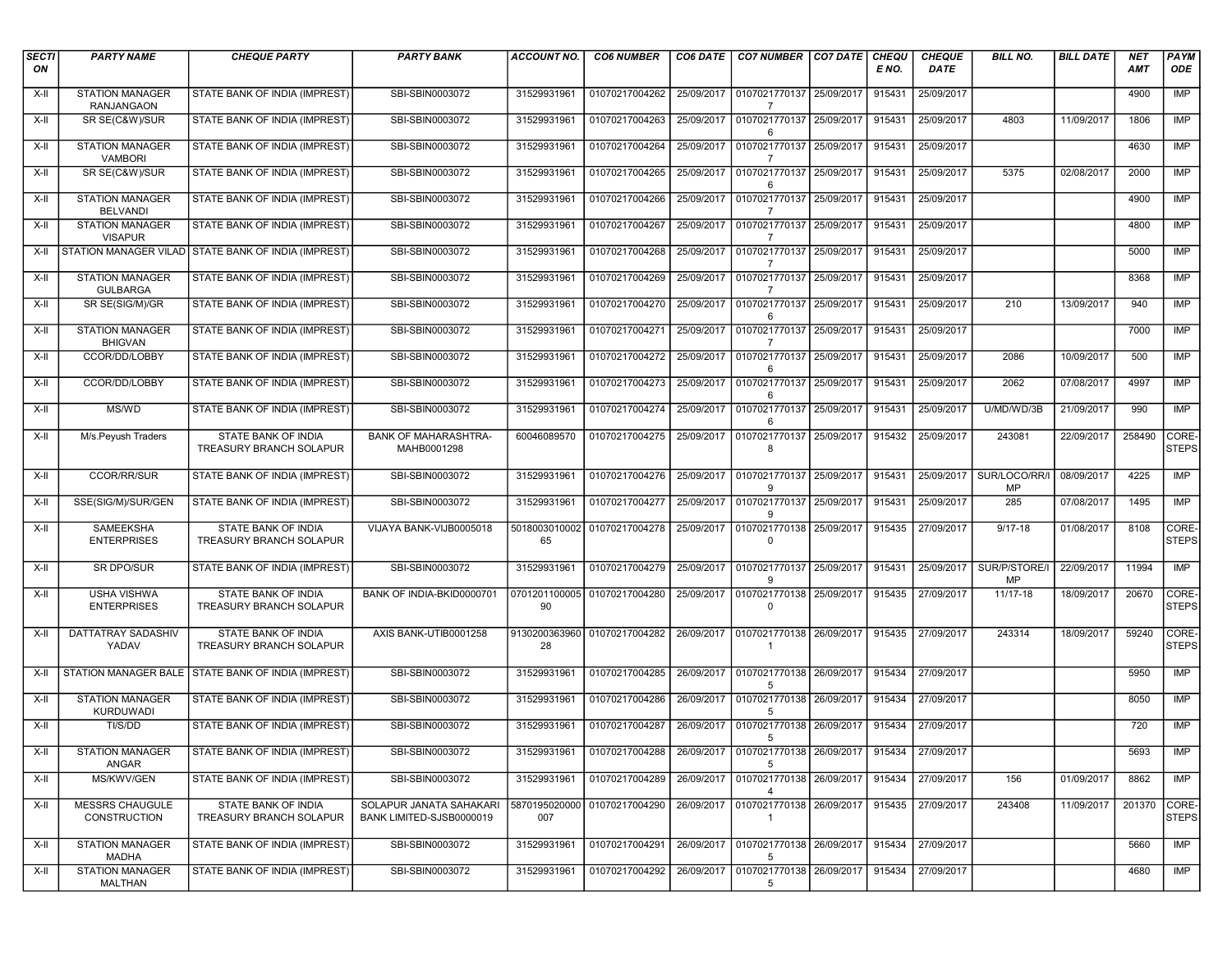| <b>SECTI</b><br>ON | <b>PARTY NAME</b>                                       | <b>CHEQUE PARTY</b>                                          | <b>PARTY BANK</b>                   | <b>ACCOUNT NO.</b>  | <b>CO6 NUMBER</b>            | <b>CO6 DATE</b> | CO7 NUMBER CO7 DATE                          |            | <b>CHEQU</b><br>E NO. | <b>CHEQUE</b><br><b>DATE</b> | <b>BILL NO.</b>                   | <b>BILL DATE</b> | <b>NET</b><br>AMT | PAYM<br><b>ODE</b>    |
|--------------------|---------------------------------------------------------|--------------------------------------------------------------|-------------------------------------|---------------------|------------------------------|-----------------|----------------------------------------------|------------|-----------------------|------------------------------|-----------------------------------|------------------|-------------------|-----------------------|
| X-II               | <b>STATION MANAGER</b><br><b>DHAVALAS</b>               | STATE BANK OF INDIA (IMPREST)                                | SBI-SBIN0003072                     | 31529931961         | 01070217004293               | 26/09/2017      | 0107021770138 26/09/2017<br>5                |            | 915434                | 27/09/2017                   |                                   |                  | 5900              | <b>IMP</b>            |
| $X-H$              | <b>STATION MANAGER</b><br><b>WASHIMBE</b>               | STATE BANK OF INDIA (IMPREST)                                | SBI-SBIN0003072                     | 31529931961         | 01070217004294               | 26/09/2017      | 0107021770138 26/09/2017<br>5                |            | 915434                | 27/09/2017                   |                                   |                  | 5250              | IMP                   |
| X-II               | <b>STATION MANAGER</b><br>KULALI                        | STATE BANK OF INDIA (IMPREST)                                | SBI-SBIN0003072                     | 31529931961         | 01070217004295               |                 | 26/09/2017 0107021770138 26/09/2017<br>5     |            | 915434                | 27/09/2017                   |                                   |                  | 5374              | <b>IMP</b>            |
| $X-H$              | SR SE(C&W)/WD/GEN                                       | STATE BANK OF INDIA (IMPREST)                                | SBI-SBIN0003072                     | 31529931961         | 01070217004296               | 26/09/2017      | 0107021770138 26/09/2017<br>4                |            | 915434                | 27/09/2017                   | 17345                             | 06/09/2017       | 1996              | IMP                   |
| X-II               | DD/C&W/FUEL/IMP                                         | STATE BANK OF INDIA (IMPREST)                                | SBI-SBIN0003072                     | 31529931961         | 01070217004297               | 26/09/2017      | 0107021770138 26/09/2017<br>4                |            | 915434                | 27/09/2017                   | 7094                              | 01/09/2017       | 4000              | IMP                   |
| X-II               | <b>STATION MANAGER</b><br><b>BABLAD</b>                 | STATE BANK OF INDIA (IMPREST)                                | SBI-SBIN0003072                     | 31529931961         | 01070217004298               | 26/09/2017      | 0107021770138 26/09/2017<br>5                |            | 915434                | 27/09/2017                   |                                   |                  | 5760              | <b>IMP</b>            |
| X-II               | DD/C&W/HYDRA MOB<br>CRANE(FUEL)                         | STATE BANK OF INDIA (IMPREST)                                | SBI-SBIN0003072                     | 21529931961         | 01070217004299               | 26/09/2017      | 0107021770138 26/09/2017                     |            | 915434                |                              | 27/09/2017   DD/C&W/HYDRA<br>/IMP | 23/09/2017       | 8900              | IMP                   |
| X-II               | SR DSO SUR HIRING VEH                                   | STATE BANK OF INDIA (IMPREST)                                | SBI-SBIN0003072                     | 31529931961         | 01070217004300               | 26/09/2017      | 0107021770138<br>4                           | 26/09/2017 | 915434                | 27/09/2017                   | 256                               | 23/08/2017       | 3000              | <b>IMP</b>            |
| $X-H$              | IPF/RPF/DQM/SUR                                         | STATE BANK OF INDIA (IMPREST)                                | SBI-SBIN0003072                     | 31529931961         | 01070217004301               | 26/09/2017      | 0107021770138 26/09/2017<br>4                |            | 915434                | 27/09/2017                   | 1987                              | 14/09/2017       | 260               | IMP                   |
| $X-H$              | SR.DEN (CO)SUR                                          | DIVISIONAL CASHIER(P)<br><b>SHOLAPUR</b>                     | SELF CHEQUE-1                       | 000000000           | 01070217004302               | 26/09/2017      | 0107021770138<br>3                           | 26/09/2017 | 915433                | 27/09/2017                   |                                   |                  | 480006            | CASH                  |
| $X-H$              | IPF/RPF/DOG<br>SQUAD/KWV/LUCKY                          | STATE BANK OF INDIA (IMPREST)                                | SBI-SBIN0003072                     | 31529931961         | 01070217004303               | 26/09/2017      | 0107021770138 26/09/2017<br>4                |            | 915434                | 27/09/2017                   | $C-265$                           | 03/08/2017       | 9960              | <b>IMP</b>            |
| X-II               | <b>STATION MANAGER</b><br><b>MARTUR</b>                 | STATE BANK OF INDIA (IMPREST)                                | SBI-SBIN0003072                     | 31529931961         | 01070217004304               | 26/09/2017      | 0107021770138 26/09/2017<br>6                |            | 915434                | 27/09/2017                   |                                   |                  | 5985              | IMP                   |
| $X-H$              | <b>STATION MANAGER</b><br><b>SAVALGI</b>                | STATE BANK OF INDIA (IMPREST)                                | SBI-SBIN0003072                     | 31529931961         | 01070217004305               | 26/09/2017      | 0107021770138<br>6                           | 26/09/2017 | 915434                | 27/09/2017                   |                                   |                  | 5950              | <b>IMP</b>            |
| $X-H$              | <b>STATION MANAGER</b><br>HIRENANDURU                   | STATE BANK OF INDIA (IMPREST)                                | SBI-SBIN0003072                     | 31529931961         | 01070217004306               | 26/09/2017      | 0107021770138 26/09/2017<br>6                |            | 915434                | 27/09/2017                   |                                   |                  | 5213              | IMP                   |
| X-II               | <b>IPF/RPF/DOG</b><br>SQUAD/KWV/EMERGENCY<br><b>MED</b> | STATE BANK OF INDIA (IMPREST)                                | SBI-SBIN0003072                     | 31529931961         | 01070217004307               | 26/09/2017      | 0107021770138 26/09/2017<br>4                |            | 915434                | 27/09/2017                   | 97126                             | 23/08/2017       | 2456              | IMP                   |
| X-II               | <b>STATION MANAGER</b><br><b>HOTGI</b>                  | STATE BANK OF INDIA (IMPREST)                                | SBI-SBIN0003072                     | 31529931961         | 01070217004308               | 26/09/2017      | 0107021770138 26/09/2017<br>6                |            | 915434                | 27/09/2017                   |                                   |                  | 5250              | IMP                   |
| $X-H$              | <b>STATION MANAGER</b><br><b>HUNSIHADGIL</b>            | STATE BANK OF INDIA (IMPREST)                                | SBI-SBIN0003072                     | 31529931961         | 01070217004309               | 26/09/2017      | 0107021770138 26/09/2017<br>6                |            | 915434                | 27/09/2017                   |                                   |                  | 5920              | <b>IMP</b>            |
| X-II               | <b>STATION MANAGER</b><br><b>NAGANSUR</b>               | STATE BANK OF INDIA (IMPREST)                                | SBI-SBIN0003072                     | 31529931961         | 01070217004310               | 26/09/2017      | 0107021770138 26/09/2017<br>6                |            | 915434                | 27/09/2017                   |                                   |                  | 4836              | <b>IMP</b>            |
| $X-H$              | <b>STATION MANAGER</b><br><b>GAUDGAON</b>               | STATE BANK OF INDIA (IMPREST)                                | SBI-SBIN0003072                     | 31529931961         | 01070217004311               | 26/09/2017      | 0107021770138 26/09/2017<br>6                |            | 915434                | 27/09/2017                   |                                   |                  | 5770              | IMP                   |
| $X-H$              | <b>SSTATION MANAGER</b><br>SHAHABAD                     | STATE BANK OF INDIA (IMPREST)                                | SBI-SBIN0003072                     | 31529931961         | 01070217004312               | 26/09/2017      | 0107021770138 26/09/2017<br>6                |            | 915434                | 27/09/2017                   |                                   |                  | 4920              | IMP                   |
| $X-H$              | IPF/RPF/SUR/FUEL                                        | STATE BANK OF INDIA (IMPREST)                                | SBI-SBIN0003072                     | 31529931961         | 01070217004313               | 26/09/2017      | 0107021770138 26/09/2017<br>7                |            | 915434                | 27/09/2017                   | 20597                             | 12/08/2017       | 3570              | <b>IMP</b>            |
| $X-H$              |                                                         | SSE/C&W/SNSI/COACHING STATE BANK OF INDIA (IMPREST)          | SBI-SBIN0003072                     | 31529931961         | 01070217004314               | 26/09/2017      | 0107021770138 26/09/2017<br>$\overline{7}$   |            | 915434                | 27/09/2017                   | 773                               | 24/08/2017       | 2225              | <b>IMP</b>            |
| X-II               | CCOR/DD/LOBBY                                           | STATE BANK OF INDIA (IMPREST)                                | SBI-SBIN0003072                     | 31529931961         | 01070217004315               | 26/09/2017      | 0107021770138 26/09/2017<br>-7               |            | 915434                | 27/09/2017                   | DD/CCCOR/RRI<br>MP                | 22/09/2017       | 9990              | IMP                   |
| $X-II$             | <b>AGRAWAL AGENCIES.</b>                                | <b>STATE BANK OF INDIA</b><br><b>TREASURY BRANCH SOLAPUR</b> | UNION BANK OF INDIA-<br>UBIN0532291 | 02                  | 3229010110321 01070217004316 | 26/09/2017      | 0107021770138 26/09/2017<br>8                |            | 915482                | 04/10/2017                   | 473                               | 01/08/2017       | 9630              | CORE-<br><b>STEPS</b> |
| X-II               | AGRAWAL AGENCIES.                                       | STATE BANK OF INDIA<br><b>TREASURY BRANCH SOLAPUR</b>        | UNION BANK OF INDIA-<br>UBIN0532291 | 3229010110321<br>02 | 01070217004317               | 26/09/2017      | 0107021770138 26/09/2017<br>8                |            | 915482                | 04/10/2017                   | 478                               | 02/08/2017       | 9315              | CORE-<br><b>STEPS</b> |
| X-II               | <b>AGRAWAL AGENCIES.</b>                                | STATE BANK OF INDIA<br>TREASURY BRANCH SOLAPUR               | UNION BANK OF INDIA-<br>UBIN0532291 | 3229010110321<br>02 | 01070217004318               |                 | 26/09/2017   0107021770138   26/09/2017<br>8 |            | 915482                | 04/10/2017                   | 491                               | 03/08/2017       | 8910              | CORE-<br><b>STEPS</b> |
| X-II               | AGRAWAL AGENCIES.                                       | <b>STATE BANK OF INDIA</b><br><b>TREASURY BRANCH SOLAPUR</b> | UNION BANK OF INDIA-<br>UBIN0532291 | 3229010110321<br>02 | 01070217004319               | 26/09/2017      | 0107021770138 26/09/2017<br>8                |            | 915482                | 04/10/2017                   | 511                               | 04/08/2017       | 3667              | CORE-<br><b>STEPS</b> |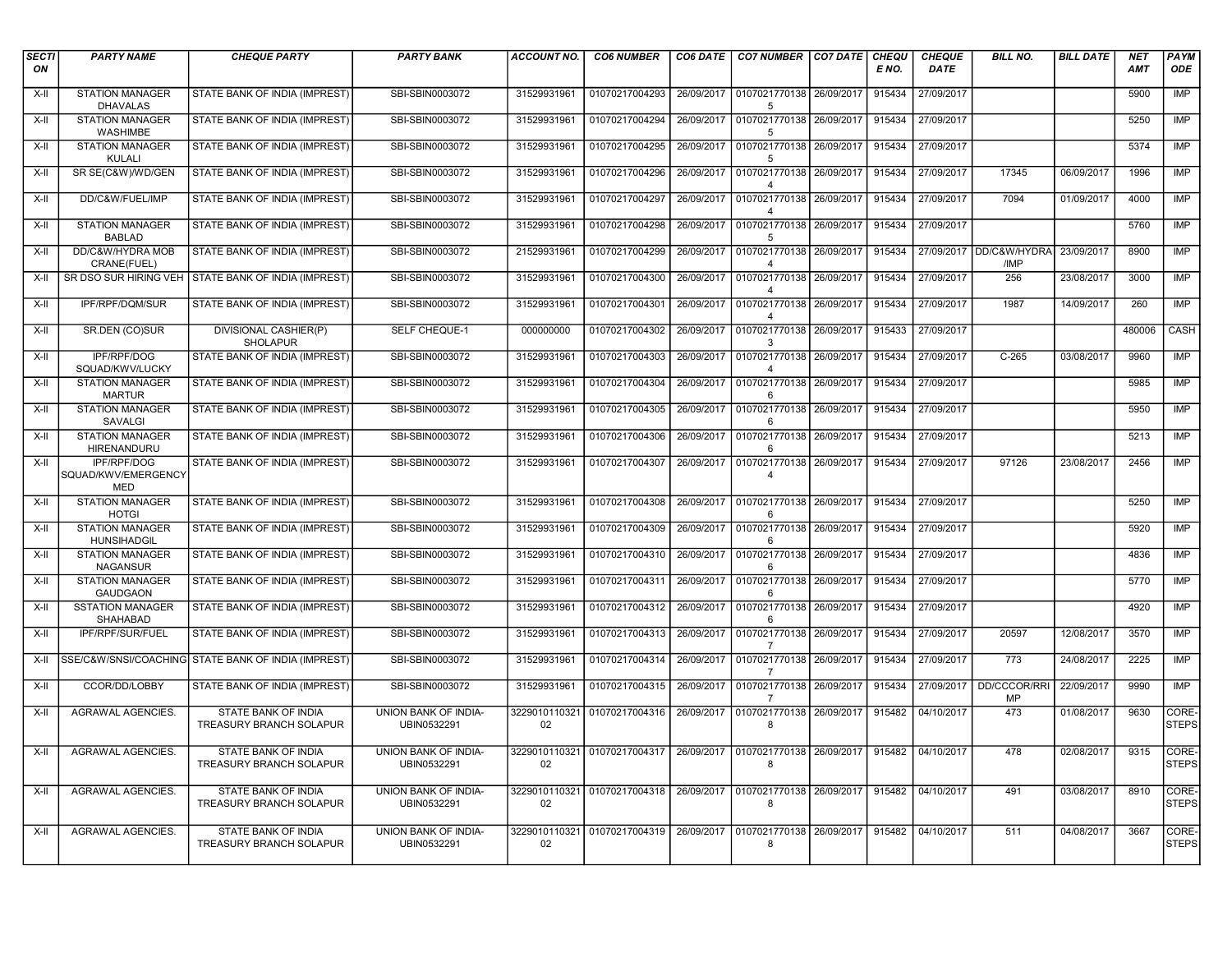| <b>SECTI</b><br>ON | <b>PARTY NAME</b>                        | <b>CHEQUE PARTY</b>                             | <b>PARTY BANK</b>                                                                              | <b>ACCOUNT NO.</b>     | <b>CO6 NUMBER</b>                                                    | <b>CO6 DATE</b> | <b>CO7 NUMBER CO7 DATE</b>                              | <b>CHEQU</b><br>E NO. | <b>CHEQUE</b><br>DATE | <b>BILL NO.</b> | <b>BILL DATE</b> | <b>NET</b><br><b>AMT</b> | PAYM<br><b>ODE</b>    |
|--------------------|------------------------------------------|-------------------------------------------------|------------------------------------------------------------------------------------------------|------------------------|----------------------------------------------------------------------|-----------------|---------------------------------------------------------|-----------------------|-----------------------|-----------------|------------------|--------------------------|-----------------------|
| X-II               | AGRAWAL AGENCIES.                        | <b>STATE BANK OF INDIA</b>                      | UNION BANK OF INDIA-                                                                           | 3229010110321          | 01070217004320                                                       |                 | 26/09/2017 0107021770138 26/09/2017                     | 915482                | 04/10/2017            | 742             | 15/08/2017       | 9900                     | CORE-                 |
|                    |                                          | TREASURY BRANCH SOLAPUR                         | UBIN0532291                                                                                    | 02                     |                                                                      |                 | 8                                                       |                       |                       |                 |                  |                          | <b>STEPS</b>          |
| X-II               | AGRAWAL AGENCIES.                        | STATE BANK OF INDIA<br>TREASURY BRANCH SOLAPUR  | UNION BANK OF INDIA-<br>UBIN0532291                                                            | 3229010110321<br>02    | 01070217004321                                                       |                 | 26/09/2017   0107021770138   26/09/2017<br>8            | 915482                | 04/10/2017            | 767             | 16/08/2017       | 9900                     | CORE-<br><b>STEPS</b> |
| X-II               | AGRAWAL AGENCIES.                        | STATE BANK OF INDIA<br>TREASURY BRANCH SOLAPUR  | UNION BANK OF INDIA-<br>UBIN0532291                                                            | 3229010110321<br>02    | 01070217004322                                                       |                 | 26/09/2017   0107021770138   26/09/2017<br>8            | 915482                | 04/10/2017            | 770             | 17/08/2017       | 9990                     | CORE-<br><b>STEPS</b> |
| X-II               | <b>AGRAWAL AGENCIES.</b>                 | STATE BANK OF INDIA<br>TREASURY BRANCH SOLAPUR  | UNION BANK OF INDIA-<br>UBIN0532291                                                            | 3229010110321<br>02    | 01070217004323                                                       |                 | 26/09/2017   0107021770138   26/09/2017<br>8            | 915482                | 04/10/2017            | 863             | 20/08/2017       | 9630                     | CORE-<br><b>STEPS</b> |
| X-II               | <b>AGRAWAL AGENCIES.</b>                 | STATE BANK OF INDIA<br>TREASURY BRANCH SOLAPUR  | UNION BANK OF INDIA-<br>UBIN0532291                                                            | 3229010110321<br>02    | 01070217004324                                                       |                 | 26/09/2017 0107021770138 26/09/2017<br>8                | 915482                | 04/10/2017            | 865             | 21/08/2017       | 9540                     | CORE-<br><b>STEPS</b> |
| X-II               | AGRAWAL AGENCIES.                        | STATE BANK OF INDIA<br>TREASURY BRANCH SOLAPUR  | UNION BANK OF INDIA-<br>UBIN0532291                                                            | 3229010110321<br>02    | 01070217004325 26/09/2017 0107021770138 26/09/2017                   |                 | 8                                                       | 915482                | 04/10/2017            | 881             | 22/08/2017       | 9585                     | CORE-<br><b>STEPS</b> |
| X-II               | <b>USHA VISHWA</b><br><b>ENTERPRISES</b> | STATE BANK OF INDIA<br>TREASURY BRANCH SOLAPUR  | BANK OF INDIA-BKID0000701                                                                      | 90                     | 0701201100005 01070217004326                                         |                 | 27/09/2017 0107021770138 27/09/2017<br>9                | 915435                | 27/09/2017            | 22              | 30/06/2017       | 3731                     | CORE-<br><b>STEPS</b> |
| X-II               | SR DOM SUR                               | STATE BANK OF INDIA (IMPREST)                   | SBI-SBIN0003072                                                                                | 31529931961            | 01070217004327                                                       |                 | 27/09/2017 0107021770139 27/09/2017<br>$\overline{1}$   | 915434                | 27/09/2017            | 3541            | 16/09/2017       | 4719                     | IMP                   |
| X-II               | SR.DFM.SUR                               | DIVISIONAL CASHIER(P)<br><b>SHOLAPUR</b>        | SBI-SBIN0003072                                                                                | 31529931961            | 01070217004328                                                       |                 | 27/09/2017   0107021770139   27/09/2017<br>$\mathbf{0}$ | 915475                | 28/09/2017            | 255196          | 26/09/2017       | 1000                     | CASH                  |
| X-II               | IPF/RPF/DOG<br>SQUAD/SUR/HIRA            | STATE BANK OF INDIA (IMPREST)                   | SBI-SBIN0003072                                                                                | 31529931961            | 01070217004329                                                       | 27/09/2017      | 0107021770139 27/09/2017                                | 915434                | 27/09/2017            | CA/321          | 18/08/2017       | 9960                     | <b>IMP</b>            |
| $X-H$              | <b>ARUN RAMNATH</b>                      | DIVISIONAL CASHIER(P)<br><b>SHOLAPUR</b>        | YES BANK-YESB0BMSB04                                                                           | 0004041900000<br>09221 | 01070217004330                                                       |                 | 27/09/2017 0107021770139 27/09/2017<br>2                | 915472                | 28/09/2017            | 744949          | 21/09/2017       | 19000                    | <b>CASH</b>           |
| X-II               | IPF/RPF/DOG<br>SQUAD/SUR/MOTI            | STATE BANK OF INDIA (IMPREST)                   | SBI-SBIN0003072                                                                                | 31529931961            | 01070217004331                                                       |                 | 27/09/2017 0107021770139 27/09/2017<br>-1               | 915434                | 27/09/2017            | CA/322          | 18/08/2017       | 9960                     | <b>IMP</b>            |
| X-II               | PRAKASH BHONDAVE                         | DIVISIONAL CASHIER(P)<br><b>SHOLAPUR</b>        | BANK OF INDIA-BKID0000704                                                                      | 56                     | 0704101000102 01070217004332                                         |                 | 27/09/2017 0107021770139 27/09/2017<br>2                | 915472                | 28/09/2017            | 744941          | 21/09/2017       | 20500                    | <b>CASH</b>           |
| $X-H$              | <b>SANJAY GANAPAT</b>                    | DIVISIONAL CASHIER(P)<br><b>SHOLAPUR</b>        | PANDHARPUR MERCHANTS CO 0000000000008 01070217004333<br>OP BAN(KURDUWADI BRANCH)<br>KURDUWADI- | 97                     |                                                                      | 27/09/2017      | 0107021770139 27/09/2017<br>2                           | 915472                | 28/09/2017            | 744943          | 21/09/2017       | 15000                    | <b>CASH</b>           |
| $X-H$              | VIKAS MADHUKAR OMAN                      | DIVISIONAL CASHIER(P)<br><b>SHOLAPUR</b>        | SBI-SBIN0000325                                                                                | 32322429244            | 01070217004334                                                       |                 | 27/09/2017 0107021770139 27/09/2017<br>2                | 915472                | 28/09/2017            | 744944          | 21/09/2017       | 10000                    | <b>CASH</b>           |
| X-II               | POPAT MAHADEV MANE                       | DIVISIONAL CASHIER(P)<br><b>SHOLAPUR</b>        | SBI-SBIN0000288                                                                                | 32550406030            | 01070217004335                                                       | 27/09/2017      | 0107021770139 27/09/2017<br>3                           | 915472                | 28/09/2017            | 744948          | 21/09/2017       | 10000                    | <b>CASH</b>           |
| X-II               | <b>LOUIS ANTHONY RAJ</b>                 | DIVISIONAL CASHIER(P)<br><b>SHOLAPUR</b>        | SYNDICATE BANK-<br>SYNB0001304                                                                 | $\overline{4}$         | 1304218000127 01070217004336                                         |                 | 27/09/2017 0107021770139 27/09/2017<br>3                | 915472                | 28/09/2017            | 744947          | 21/09/2017       | 10000                    | <b>CASH</b>           |
| X-II               | DILIP M JAVEER                           | DIVISIONAL CASHIER(P)<br><b>SHOLAPUR</b>        | SBI-SBIN0000365                                                                                | 11238353024            | 01070217004337                                                       |                 | 27/09/2017 0107021770139 27/09/2017<br>3                | 915472                | 28/09/2017            | 744945          | 21/09/2017       | 20000                    | CASH                  |
| X-II               | SURESH PANDHARINATH                      | DIVISIONAL CASHIER(P)<br><b>SHOLAPUR</b>        | <b>BANK OF MAHARASHTRA-</b><br>MAHB0000680                                                     | 20057739875            | 01070217004338                                                       |                 | 27/09/2017 0107021770139 27/09/2017<br>3                | 915472                | 28/09/2017            | 744946          | 21/09/2017       | 13666                    | CASH                  |
| X-II               | D.V.DHOBLE                               | DIVISIONAL CASHIER(P)<br><b>SHOLAPUR</b>        | <b>BANK OF MAHARASHTRA-</b><br>MAHB0000079                                                     | 0000680071270<br>49    | 01070217004339                                                       |                 | 27/09/2017 0107021770139 27/09/2017<br>3                | 915472                | 28/09/2017            | 744952          | 21/09/2017       | 9333                     | CASH                  |
| X-II               | SR.DME.C.RLY, SUR                        | DIVISIONAL CASHIER(P)<br><b>SHOLAPUR</b>        | SELF CHEQUE-1                                                                                  | 000000000              | 01070217004340                                                       |                 | 27/09/2017 0107021770139 27/09/2017<br>4                | 915472                | 28/09/2017            | 677694          | 19/09/2017       | 5000                     | CASH                  |
| X-II               | SR.DME.C.RLY, SUR                        | DIVISIONAL CASHIER(P)<br><b>SHOLAPUR</b>        | SELF CHEQUE-1                                                                                  | 000000000              | 01070217004341 27/09/2017 0107021770139 27/09/2017 915472 28/09/2017 |                 | 4                                                       |                       |                       | 677695          | 19/09/2017       | 1000                     | CASH                  |
| X-II               | <b>SR DOM SUR</b>                        | DIVISIONAL CASHIER(P)<br><b>SHOLAPUR</b>        | SBI-SBIN0003072                                                                                | 31529931961            | 01070217004342 27/09/2017 0107021770139 27/09/2017                   |                 | 4                                                       | 915472                | 28/09/2017            | 732527          | 18/09/2017       | 10000                    | CASH                  |
| X-II               | DSC.RPF.SUR                              | DIVISIONAL CASHIER(P)<br><b>SHOLAPUR</b>        | SELF CHEQUE-1                                                                                  | 000000000              | 01070217004343 27/09/2017 0107021770139 27/09/2017                   |                 | $\overline{4}$                                          |                       | 915472 28/09/2017     | 652927          | 18/09/2017       | 5000                     | CASH                  |
| X-II               | SR.DEN (CO)SUR                           | <b>DIVISIONAL CASHIER(P)</b><br><b>SHOLAPUR</b> | SELF CHEQUE-1                                                                                  | 000000000              | 01070217004344                                                       |                 | 27/09/2017 0107021770139 27/09/2017<br>5                |                       | 915472 28/09/2017     |                 |                  | 455566                   | <b>CASH</b>           |
| X-II               | <b>DMM/SUR</b>                           | DIVISIONAL CASHIER(P)<br>SHOLAPUR               | SELF CHEQUE-1                                                                                  | 000000000              | 01070217004345                                                       |                 | 27/09/2017 0107021770139 27/09/2017<br>6                | 915472                | 28/09/2017            | 732637          | 25/09/2017       | 7000                     | CASH                  |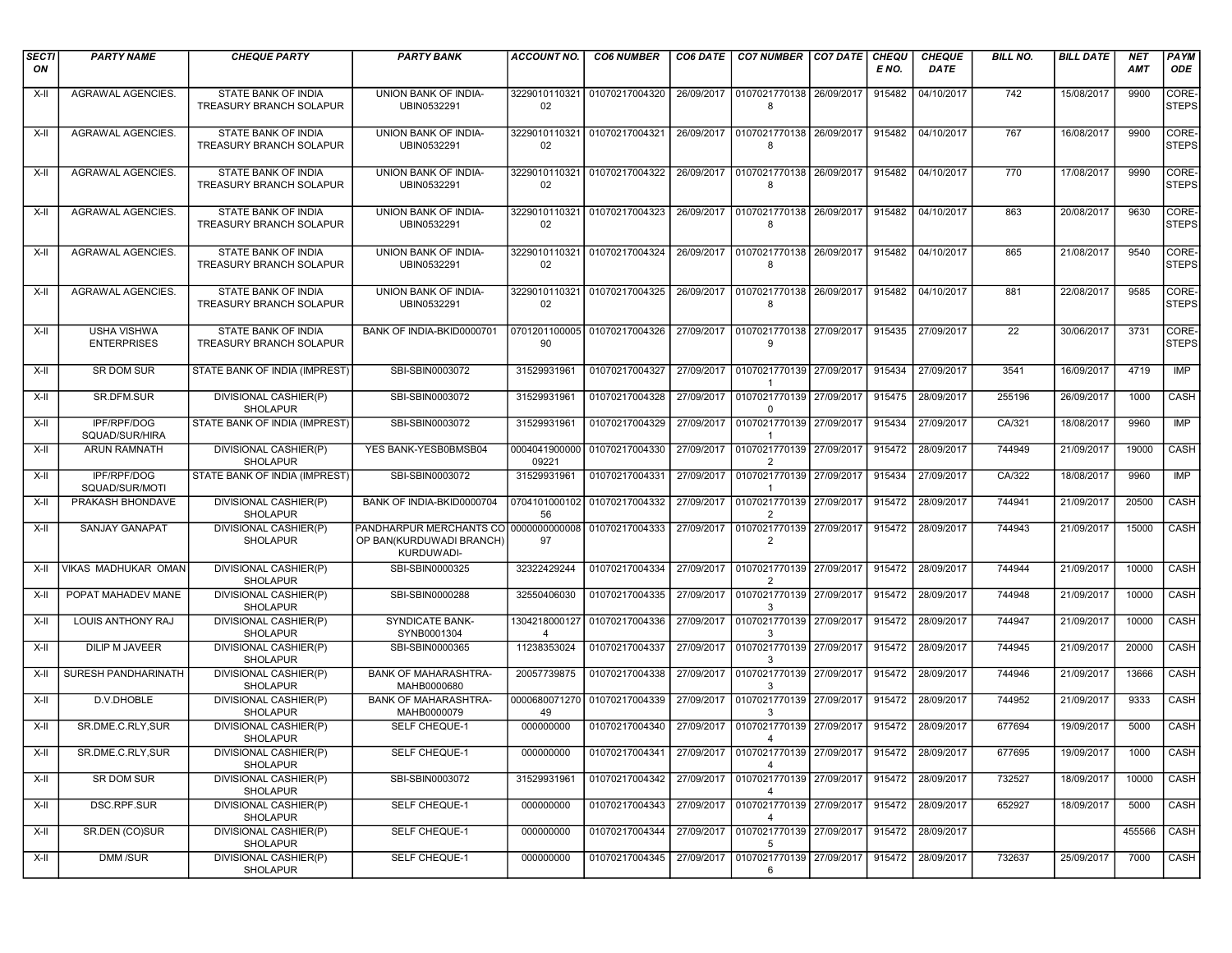| <b>SECTI</b><br>ON | <b>PARTY NAME</b>                                               | <b>CHEQUE PARTY</b>                            | <b>PARTY BANK</b>                     | <b>ACCOUNT NO.</b> | <b>CO6 NUMBER</b>                                                                            | $CO6$ DATE $ $ | <b>CO7 NUMBER CO7 DATE</b>                                              | <b>CHEQU</b><br>E NO. | <b>CHEQUE</b><br>DATE | <b>BILL NO.</b> | <b>BILL DATE</b> | <b>NET</b><br><b>AMT</b> | PAYM<br>ODE                      |
|--------------------|-----------------------------------------------------------------|------------------------------------------------|---------------------------------------|--------------------|----------------------------------------------------------------------------------------------|----------------|-------------------------------------------------------------------------|-----------------------|-----------------------|-----------------|------------------|--------------------------|----------------------------------|
| X-II               | DRM/W/SUR                                                       | DIVISIONAL CASHIER(P)<br><b>SHOLAPUR</b>       | SILF CK-00000000000                   |                    | 01070217004346   27/09/2017   0107021770139   27/09/2017                                     |                | 6                                                                       | 915472                | 28/09/2017            | 672124          | 19/09/2017       | 3600                     | CASH                             |
| X-II               | <b>ASK MOTORS</b>                                               | STATE BANK OF INDIA<br>TREASURY BRANCH SOLAPUR | INDIAN BANK-IDIB000S021               | 925560019          | 01070217004347                                                                               | 27/09/2017     | 0107021770139 27/09/2017<br>7                                           | 915474                | 28/09/2017            | <b>NIL</b>      | 30/08/2017       | 18845                    | CORE-<br><b>STEPS</b>            |
| $X-H$              | SHRI. SAMARTH<br><b>ENTERPRISES</b>                             | STATE BANK OF INDIA<br>TREASURY BRANCH SOLAPUR | BANK OF INDIA-BKID0000760             | 08                 | 0700201100006 01070217004348 27/09/2017 0107021770139 27/09/2017 915474                      |                | 8                                                                       |                       | 28/09/2017            | 243418          | 20/09/2017       | 165250                   | CORE-<br><b>STEPS</b>            |
| X-II               | Miss R.R.Uppin                                                  | STATE BANK OF INDIA<br>TREASURY BRANCH SOLAPUR | STATE BANK OF INDIA-<br>SBIN0040210   | 64203268009        | 01070217004349 27/09/2017 0107021770139 27/09/2017 915474                                    |                | 8                                                                       |                       | 28/09/2017            | 243315          | 18/09/2017       | 59240                    | CORE-<br><b>STEPS</b>            |
| X-II               | A O (CASH) BSNL<br><b>SOLAPUR</b>                               | A O (CASH) BSNL SOLAPUR                        | <b>SELF CHEQUE-1</b>                  | 000000000          | 01070217004350   27/09/2017   0107021770139   27/09/2017   915469   28/09/2017               |                | 9                                                                       |                       |                       | 10108708310084  | 12/09/2017       | 1352                     | <b>BANK</b><br><b>CHEQ</b><br>UE |
| X-II               | A O (CASH) BSNL<br><b>SOLAPUR</b>                               | A O (CASH) BSNL SOLAPUR                        | <b>SELF CHEQUE-1</b>                  | 000000000          | 01070217004351                                                                               |                | 27/09/2017   0107021770139   27/09/2017   915469<br>9                   |                       | 28/09/2017            | 10183712850067  | 12/09/2017       | 2546                     | <b>BANK</b><br>CHEQ<br>UE        |
| X-II               | A O (CASH) BSNL<br><b>SOLAPUR</b>                               | A O (CASH) BSNL SOLAPUR                        | <b>SELF CHEQUE-1</b>                  | 000000000          | 01070217004352 27/09/2017 0107021770140 27/09/2017 915469                                    |                | $\mathbf 0$                                                             |                       | 28/09/2017            | 10121209410083  | 12/09/2017       | 101527                   | <b>BANK</b><br>CHEQ<br>UE        |
| X-II               | A O (CASH) BSNL<br><b>SOLAPUR</b>                               | A O (CASH) BSNL SOLAPUR                        | <b>SELF CHEQUE-1</b>                  | 000000000          | 01070217004353 27/09/2017 0107021770139 27/09/2017 915469                                    |                | 9                                                                       |                       | 28/09/2017            | 10194692200068  | 12/09/2017       | 7728                     | <b>BANK</b><br><b>CHEQ</b><br>UE |
| X-II               | A O (CASH) BSNL<br><b>SOLAPUR</b>                               | A O (CASH) BSNL SOLAPUR                        | <b>SELF CHEQUE-1</b>                  | 000000000          | 01070217004354                                                                               |                | 27/09/2017   0107021770139   27/09/2017   915469<br>9                   |                       | 28/09/2017            | 10153838370081  | 12/09/2017       | 12438                    | <b>BANK</b><br>CHEQ<br>UE        |
| X-II               | A O (CASH) BSNL<br><b>SOLAPUR</b>                               | A O (CASH) BSNL SOLAPUR                        | <b>SELF CHEQUE-1</b>                  | 000000000          | 01070217004355   27/09/2017   0107021770139   27/09/2017   915469                            |                | 9                                                                       |                       | 28/09/2017            | 10096639760085  | 12/09/2017       | 1908                     | <b>BANK</b><br>CHEQ<br>UE        |
| X-II               | ASC.RPF.SUR                                                     | DIVISIONAL CASHIER(P)<br><b>SHOLAPUR</b>       | SELF CHEQUE-1                         | 000000000          | 01070217004356                                                                               |                | 27/09/2017 0107021770140 27/09/2017 915472<br>-1                        |                       | 28/09/2017            | 652931          | 26/09/2017       | 6800                     | <b>CASH</b>                      |
| $X-H$              | <b>MESSRS RAJKUMAR</b><br>CONSTRUCTION CO                       | STATE BANK OF INDIA<br>TREASURY BRANCH SOLAPUR | <b>SYNDICATE BANK-</b><br>SYNB0001304 | 1304140000033<br>9 | 01070217004357                                                                               | 27/09/2017     | 0107021770140 27/09/2017<br>2                                           | 915474                | 28/09/2017            | 243312          | 20/09/2017       | 22560                    | CORE-<br><b>STEPS</b>            |
| X-II               | PACE CONTRACTORS<br>PRIVATELIMITED                              | STATE BANK OF INDIA<br>TREASURY BRANCH SOLAPUR | ICICI BANK LTD-ICIC0001478            | 147805000548       | 01070217004358   27/09/2017   0107021770140   27/09/2017   915474                            |                | 3                                                                       |                       | 28/09/2017            | 243311          | 20/09/2017       | 22560                    | CORE-<br><b>STEPS</b>            |
| X-II               | ANAND RISHIJI HOSPITAL<br>AND MEDICAL RESEARCH<br><b>CENTER</b> | STATE BANK OF INDIA<br>TREASURY BRANCH SOLAPUR | AXIS BANK-UTIB0000215                 | 41                 | 2150101000159 01070217004359 27/09/2017 0107021770140 27/09/2017 915474                      |                | $\overline{4}$                                                          |                       | 28/09/2017            | IPB0090827      | 02/09/2017       | 12923                    | CORE-<br><b>STEPS</b>            |
| X-II               | ANAND RISHIJI HOSPITAL<br>AND MEDICAL RESEARCH<br><b>CENTER</b> | STATE BANK OF INDIA<br>TREASURY BRANCH SOLAPUR | AXIS BANK-UTIB0000215                 | 41                 | 2150101000159 01070217004360 27/09/2017 0107021770140 27/09/2017 915474 28/09/2017           |                | 4                                                                       |                       |                       | ipb0090513      | 27/08/2017       | 6473                     | CORE-<br><b>STEPS</b>            |
| $X-H$              | ANAND RISHIJI HOSPITAL<br>AND MEDICAL RESEARCH<br><b>CENTER</b> | STATE BANK OF INDIA<br>TREASURY BRANCH SOLAPUR | AXIS BANK-UTIB0000215                 | 41                 | 2150101000159 01070217004361                                                                 |                | 27/09/2017 0107021770140 27/09/2017 915474 28/09/2017<br>$\overline{4}$ |                       |                       | IPB0090483      | 27/08/2017       | 14710                    | CORE-<br><b>STEPS</b>            |
| X-II               | ANAND RISHIJI HOSPITAL<br>AND MEDICAL RESEARCH<br><b>CENTER</b> | STATE BANK OF INDIA<br>TREASURY BRANCH SOLAPUR | AXIS BANK-UTIB0000215                 | 41                 | 2150101000159 01070217004362 27/09/2017 0107021770140 27/09/2017 915474 28/09/2017           |                | 5                                                                       |                       |                       | IPB0090828      | 02/09/2017       | 69082                    | CORE-<br><b>STEPS</b>            |
| X-II               | ADEN/ANG                                                        | STATE BANK OF INDIA (IMPREST)                  | SBI-SBIN0003072                       |                    | 31529931961   01070217004363   27/09/2017   0107021770140   27/09/2017   915473   28/09/2017 |                | 6                                                                       |                       |                       |                 |                  | 5757                     | IMP                              |
| X-II               | ADEN/ANG                                                        | STATE BANK OF INDIA (IMPREST)                  | SBI-SBIN0003072                       | 31529931961        | 01070217004364                                                                               |                | 27/09/2017 0107021770140 27/09/2017 915473                              |                       | 28/09/2017            |                 |                  | 9825                     | <b>IMP</b>                       |
| X-II               | ADEN/TM/SUR                                                     | STATE BANK OF INDIA (IMPREST)                  | SBI-SBIN0003072                       | 31529931961        | 01070217004365                                                                               |                | 27/09/2017 0107021770140 27/09/2017<br>6                                | 915473                | 28/09/2017            |                 |                  | 9875                     | <b>IMP</b>                       |
| X-II               | ADEN/PVR                                                        | STATE BANK OF INDIA (IMPREST)                  | SBI-SBIN0003072                       | 31529931961        | 01070217004366                                                                               |                | 27/09/2017 0107021770140 27/09/2017 915473                              |                       | 28/09/2017            |                 |                  | 7200                     | <b>IMP</b>                       |
| X-II               | ADEN/BG/KWV                                                     | STATE BANK OF INDIA (IMPREST)                  | SBI-SBIN0003072                       | 31529931961        | 01070217004367                                                                               |                | 27/09/2017 0107021770140 27/09/2017 915473<br>6                         |                       | 28/09/2017            |                 |                  | 9919                     | <b>IMP</b>                       |
| X-II               | ADEN/BG/KWV                                                     | STATE BANK OF INDIA (IMPREST)                  | SBI-SBIN0003072                       | 31529931961        | 01070217004368 27/09/2017 0107021770140 27/09/2017 915473                                    |                | 6                                                                       |                       | 28/09/2017            |                 |                  | 9998                     | <b>IMP</b>                       |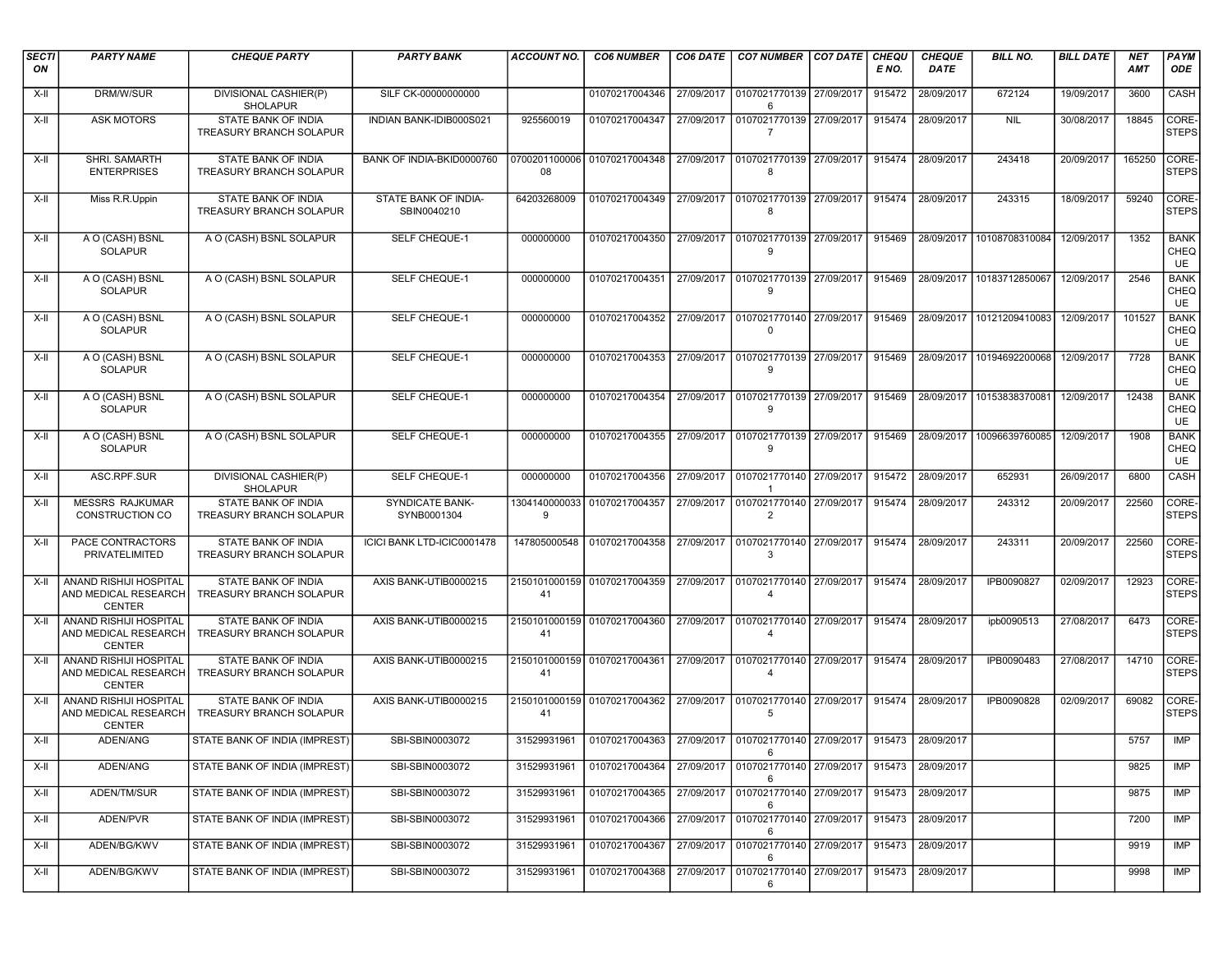| <b>SECTI</b><br>ON | <b>PARTY NAME</b>                                                                         | <b>CHEQUE PARTY</b>                                   | <b>PARTY BANK</b>    | <b>ACCOUNT NO.</b> | <b>CO6 NUMBER</b>                                                              |            | CO6 DATE   CO7 NUMBER   CO7 DATE   CHEQU                           |            | E NO.  | <b>CHEQUE</b><br>DATE | <b>BILL NO.</b> | <b>BILL DATE</b> | <b>NET</b><br><b>AMT</b> | PAYM<br>ODE               |
|--------------------|-------------------------------------------------------------------------------------------|-------------------------------------------------------|----------------------|--------------------|--------------------------------------------------------------------------------|------------|--------------------------------------------------------------------|------------|--------|-----------------------|-----------------|------------------|--------------------------|---------------------------|
| $X-H$              | SE/WORKS/DAUND                                                                            | STATE BANK OF INDIA (IMPREST)                         | SBI-SBIN0003072      | 31529931961        | 01070217004369                                                                 |            | 27/09/2017 0107021770140 27/09/2017<br>6                           |            | 915473 | 28/09/2017            |                 |                  | 1500                     | <b>IMP</b>                |
| X-II               | ADEN/PVR                                                                                  | STATE BANK OF INDIA (IMPREST)                         | SBI-SBIN0003072      | 31529931961        | 01070217004370 27/09/2017 0107021770140 27/09/2017                             |            | 6                                                                  |            | 915473 | 28/09/2017            |                 |                  | 4674                     | <b>IMP</b>                |
| X-II               | <b>LOCAL VAT OFFICER GR</b>                                                               | <b>LOCAL VAT OFFICER GR</b>                           | <b>SELF CHEQUE-1</b> | 000000000          | 01070217004371                                                                 | 27/09/2017 | 0107021770140 27/09/2017 915470<br>$\overline{7}$                  |            |        | 28/09/2017            | 088429          | 26/09/2017       | 123934                   | <b>BANK</b><br>CHEQ<br>UE |
| X-II               | STATE BANK OF INDIA<br>TRY BR SOLAPUR ON A/C<br>OF VAT                                    | STATE BANK OF INDIA TRY BR<br>SOLAPUR ON A/C OF VAT   | SELF CHEQUE-1        | 000000000          | 01070217004372                                                                 |            | 27/09/2017   0107021770140   27/09/2017   915471<br>$\overline{7}$ |            |        | 28/09/2017            | 088428          | 26/09/2017       | 1033484                  | <b>BANK</b><br>CHEQ<br>UE |
| X-II               | <b>ASHWINI SAHAKARI</b><br>RUGNALAYA AND<br>RESEARCH CENTRE NYT.<br><b>SOLAPUR</b>        | STATE BANK OF INDIA<br>TREASURY BRANCH SOLAPUR        | SBI-SBIN0001656      | 30684517471        | 01070217004373                                                                 |            | 28/09/2017 0107021770140 28/09/2017 915474<br>8                    |            |        | 28/09/2017            | 1282/17-18      | 22/09/2017       | 275921                   | CORE-<br><b>STEPS</b>     |
| X-II               | <b>ASHWINI SAHAKARI</b><br>RUGNALAYA AND<br>RESEARCH CENTRE NYT.<br><b>SOLAPUR</b>        | STATE BANK OF INDIA<br>TREASURY BRANCH SOLAPUR        | SBI-SBIN0001656      | 30684517471        | 01070217004374                                                                 |            | 28/09/2017 0107021770140 28/09/2017<br>8                           |            | 915474 | 28/09/2017            | 4750/16-17      | 22/09/2017       | 252870                   | CORE-<br><b>STEPS</b>     |
| X-II               | <b>ASHWINI SAHAKARI</b><br>RUGNALAYA AND<br>RESEARCH CENTRE NYT.<br><b>SOLAPUR</b>        | STATE BANK OF INDIA<br>TREASURY BRANCH SOLAPUR        | SBI-SBIN0001656      | 30684517471        | 01070217004375   28/09/2017   0107021770140   28/09/2017   915474   28/09/2017 |            | 8                                                                  |            |        |                       | 4026/16-17      | 22/09/2017       | 138793                   | CORE-<br><b>STEPS</b>     |
| X-II               | <b>ASHWINI SAHAKARI</b><br><b>RUGNALAYA AND</b><br>RESEARCH CENTRE NYT.<br><b>SOLAPUR</b> | STATE BANK OF INDIA<br>TREASURY BRANCH SOLAPUR        | SBI-SBIN0001656      | 30684517471        | 01070217004376 28/09/2017 0107021770140 28/09/2017 915474                      |            | 8                                                                  |            |        | 28/09/2017            | 3608/16-17      | 22/09/2017       | 125963                   | CORE-<br><b>STEPS</b>     |
| $X-H$              | <b>ASHWINI SAHAKARI</b><br>RUGNALAYA AND<br>RESEARCH CENTRE NYT.<br><b>SOLAPUR</b>        | STATE BANK OF INDIA<br><b>TREASURY BRANCH SOLAPUR</b> | SBI-SBIN0001656      | 30684517471        | 01070217004377                                                                 |            | 28/09/2017   0107021770140   28/09/2017   915474<br>8              |            |        | 28/09/2017            | 765/17-18       | 22/09/2017       | 292673                   | CORE-<br><b>STEPS</b>     |
| X-II               | <b>ASHWINI SAHAKARI</b><br>RUGNALAYA AND<br>RESEARCH CENTRE NYT.<br><b>SOLAPUR</b>        | STATE BANK OF INDIA<br>TREASURY BRANCH SOLAPUR        | SBI-SBIN0001656      | 30684517471        | 01070217004378   28/09/2017   0107021770140   28/09/2017   915474              |            | 8                                                                  |            |        | 28/09/2017            | 767/17-18       | 22/09/2017       | 437791                   | CORE-<br><b>STEPS</b>     |
| X-II               | DMM /SUR                                                                                  | DIVISIONAL CASHIER(P)<br><b>SHOLAPUR</b>              | SELF CHEQUE-1        | 000000000          | 01070217004379 28/09/2017 0107021770140 28/09/2017                             |            | 9                                                                  |            | 915472 | 28/09/2017            | 732638          | 27/09/2017       | 8400                     | CASH                      |
| X-II               | SR.DFM.SUR                                                                                | DIVISIONAL CASHIER(P)<br><b>SHOLAPUR</b>              | SBI-SBIN0003072      | 31529931961        | 01070217004380                                                                 |            | 28/09/2017   0107021770140   28/09/2017<br>-9                      |            | 915472 | 28/09/2017            | 255197          | 26/09/2017       | 15000                    | CASH                      |
| X-II               | EA TO DRM GEN                                                                             | STATE BANK OF INDIA (IMPREST)                         | SBI-SBIN0003072      | 31529931961        | 01070217004381                                                                 |            | 28/09/2017   0107021770141  <br>0                                  | 28/09/2017 | 915473 | 28/09/2017            | 76069           | 16/08/2017       | 10000                    | IMP                       |
| X-II               | ASC/RPF/SUR                                                                               | STATE BANK OF INDIA (IMPREST)                         | SBI-SBIN0003072      | 31529931961        | 01070217004382                                                                 |            | 28/09/2017 0107021770141<br>$\Omega$                               | 28/09/2017 | 915473 | 28/09/2017            | 10978           | 10/09/2017       | 11339                    | <b>IMP</b>                |
| X-II               |                                                                                           | SSE/(ELECT/MAINT)/SUR STATE BANK OF INDIA (IMPREST)   | SBI-SBIN0003072      | 31529931961        | 01070217004383                                                                 |            | 28/09/2017 0107021770141 28/09/2017<br>$\Omega$                    |            | 915473 | 28/09/2017            | 391             |                  | 5000                     | <b>IMP</b>                |
| X-II               | <b>CCOR WD</b>                                                                            | STATE BANK OF INDIA (IMPREST)                         | SBI-SBIN0003072      | 31529931961        | 01070217004384                                                                 |            | 28/09/2017 0107021770141 28/09/2017 915473<br>$\Omega$             |            |        | 28/09/2017            | 2278            | 20/09/2017       | 990                      | <b>IMP</b>                |
| $X-H$              | <b>CCOR WD</b>                                                                            | STATE BANK OF INDIA (IMPREST)                         | SBI-SBIN0003072      | 31529931961        | 01070217004385                                                                 |            | 28/09/2017   0107021770141<br>$\Omega$                             | 28/09/2017 | 915473 | 28/09/2017            | 2282            | 21/09/2017       | 1490                     | <b>IMP</b>                |
| X-II               | CCOR WD RR                                                                                | STATE BANK OF INDIA (IMPREST)                         | SBI-SBIN0003072      | 3152993161         | 01070217004386                                                                 |            | 28/09/2017 0107021770141 28/09/2017<br>0                           |            | 915473 | 28/09/2017            | 083             | 12/09/2017       | 24900                    | <b>IMP</b>                |
| X-II               | DSC.RPF.SUR                                                                               | DIVISIONAL CASHIER(P)<br>SHOLAPUR                     | SELF CHEQUE-1        | 000000000          | 01070217004387                                                                 |            | 28/09/2017   0107021770141   28/09/2017   915475   28/09/2017      |            |        |                       | 652930          | 26/09/2017       | 5000                     | CASH                      |
| X-II               | <b>DSC.RPF.SUR</b>                                                                        | DIVISIONAL CASHIER(P)<br><b>SHOLAPUR</b>              | SELF CHEQUE-1        | 000000000          | 01070217004388                                                                 |            | 28/09/2017 0107021770141 28/09/2017 915475 28/09/2017              |            |        |                       | 652929          | 26/09/2017       | 5000                     | <b>CASH</b>               |
| X-II               | SR.DCM.SUR                                                                                | <b>DIVISIONAL CASHIER(P)</b><br><b>SHOLAPUR</b>       | SBI-SBIN0003072      | 31529931961        | 01070217004389                                                                 |            | 28/09/2017 0107021770141 28/09/2017 915475<br>2                    |            |        | 28/09/2017            | 756254          | 28/09/2017       | 5000                     | <b>CASH</b>               |
| X-II               | CMS/SUR/ARME                                                                              | STATE BANK OF INDIA (IMPREST)                         | SBI-SBIN0003072      | 31529931961        | 01070217004390                                                                 |            | 28/09/2017   0107021770141   28/09/2017   915476<br>3              |            |        | 28/09/2017            | 403             | 12/09/2017       | 5000                     | IMP                       |
| X-II               | MS/DD/GEN                                                                                 | STATE BANK OF INDIA (IMPREST)                         | SBI-SBIN0003072      | 31529931961        | 01070217004391                                                                 |            | 28/09/2017 0107021770141 28/09/2017<br>3                           |            | 915476 | 28/09/2017            | 369             | 20/08/2017       | 2500                     | IMP                       |